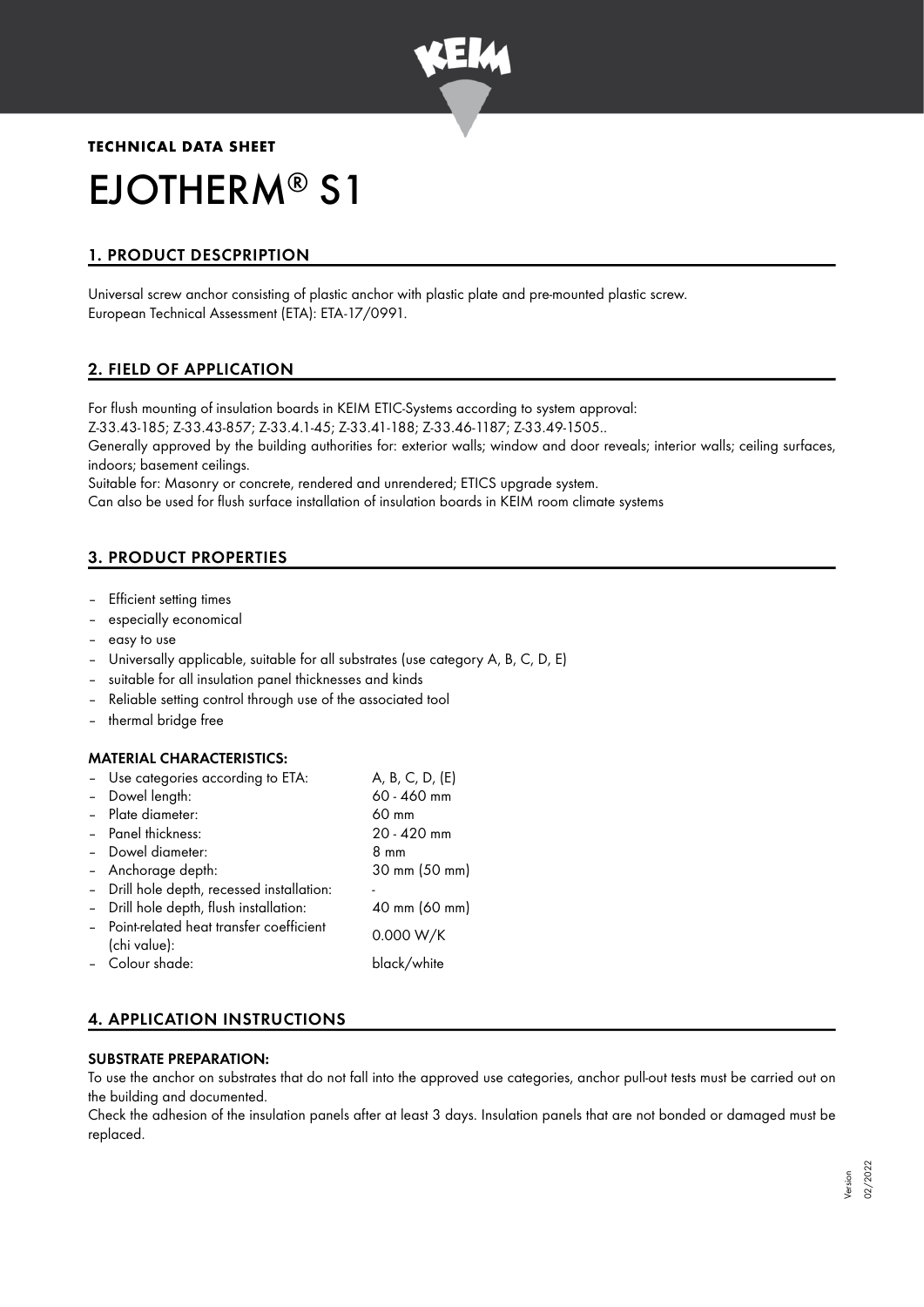#### APPLICATION CONDITIONS:

Ambient and substrate temperature during application and drying from min. 0 °C to max. 40 °C. Do not apply in direct sunlight or on sun-heated substrates. Protect surfaces from direct sun, wind and rain during and after application.

#### APPLICATION:

The use of system-specific tools for optimal anchor installation is recommended. Combinable with the dowel plates ejotherm VT 90 and ejotherm SBL 140 plus.

#### DOWELING:

Anchoring is carried out in glued and dowelled ETIC systems using ETICS fasteners approved by the general building authorities or by the European authorities according to DIN EN 1991-1-4/NA. The required dowel quantity depends on the building height and the respective wind zone in which the object is located. For further information, please refer to our ETICS Technical Guide, Chapter #8, ETICS Wind Suction Loads. In only glued ETIC systems, constructive anchoring with suitable ETICS anchors is permissible. In the base area, the perimeter and base insulation panels can additionally be mechanically fastened with ETICS fasteners approved by the building authorities. The minimum number of fasteners is 4 fasteners /m<sup>2</sup>. In the area of the vertical structural sealing (up to 150 mm above ground level), the insulation panels must not be dowelled. The insulation panel may also be used as a basement ceiling insulation panel: Without fire protection requirements: The insulation panels may only be glued to new substrates up to a maximum weight per unit area of 15 kg/m² (including any final coating). In the case of insufficiently load-bearing substrates (old substrates) or if the permissible weight per unit area is exceeded, dowelling is carried out using ETICS anchors approved by the general building authorities or by the European authorities. Minimum number of anchors: 2 anchors per insulation board cut. With fire protection requirements: If necessary, dowel with the basement ceiling insulation screw DDS-Z and the basement ceiling insulation washer DDT. ejotherm® S1 may also be used in KEIM room air conditioning systems: In the case of subsequent tiling work, the panels are additionally fastened through the mesh with suitable screw anchors and finished with another layer of Universalputz.

| <b>Dowel</b><br>length<br>[mm] | Panel<br>thickness<br>[mm] | Drill hole depth,<br>flush installation | Drill hole depth,<br>recessed<br>installation | <b>Pieces</b><br>per unit |
|--------------------------------|----------------------------|-----------------------------------------|-----------------------------------------------|---------------------------|
| 60                             | $20**$                     | 40 mm (60 mm)*                          |                                               | 100                       |
| 80                             | $40**$                     | 40 mm (60 mm)*                          |                                               | 100                       |
| 100                            | 60**                       | 40 mm (60 mm)*                          |                                               | 100                       |
| 100                            | 60                         | 40 mm (60 mm)*                          |                                               | 100                       |
| 120                            | 80                         | 40 mm (60 mm)*                          |                                               | 100                       |
| 140                            | 100                        | 40 mm (60 mm)*                          |                                               | 100                       |
| 160                            | 120                        | 40 mm (60 mm)*                          |                                               | 100                       |
| 180                            | 140                        | 40 mm (60 mm)*                          |                                               | 100                       |
| 200                            | 160                        | 40 mm (60 mm)*                          |                                               | 100                       |
| 220                            | 180                        | 40 mm (60 mm)*                          |                                               | 100                       |
| 240                            | 200                        | 40 mm (60 mm)*                          |                                               | 100                       |
| 260                            | 220                        | 40 mm (60 mm)*                          |                                               | 100                       |
| 280                            | 240                        | 40 mm (60 mm)*                          | $\overline{a}$                                | 100                       |
| 300                            | 260                        | 40 mm (60 mm)*                          | $\blacksquare$                                | 100                       |
| 320                            | 280                        | 40 mm (60 mm)*                          | $\overline{a}$                                | 100                       |
| 340                            | 300                        | 40 mm (60 mm)*                          | $\overline{a}$                                | 100                       |
| 360                            | 320                        | 40 mm (60 mm)*                          |                                               | 100                       |

## 5. PACKAGING / TECHNICAL DATA